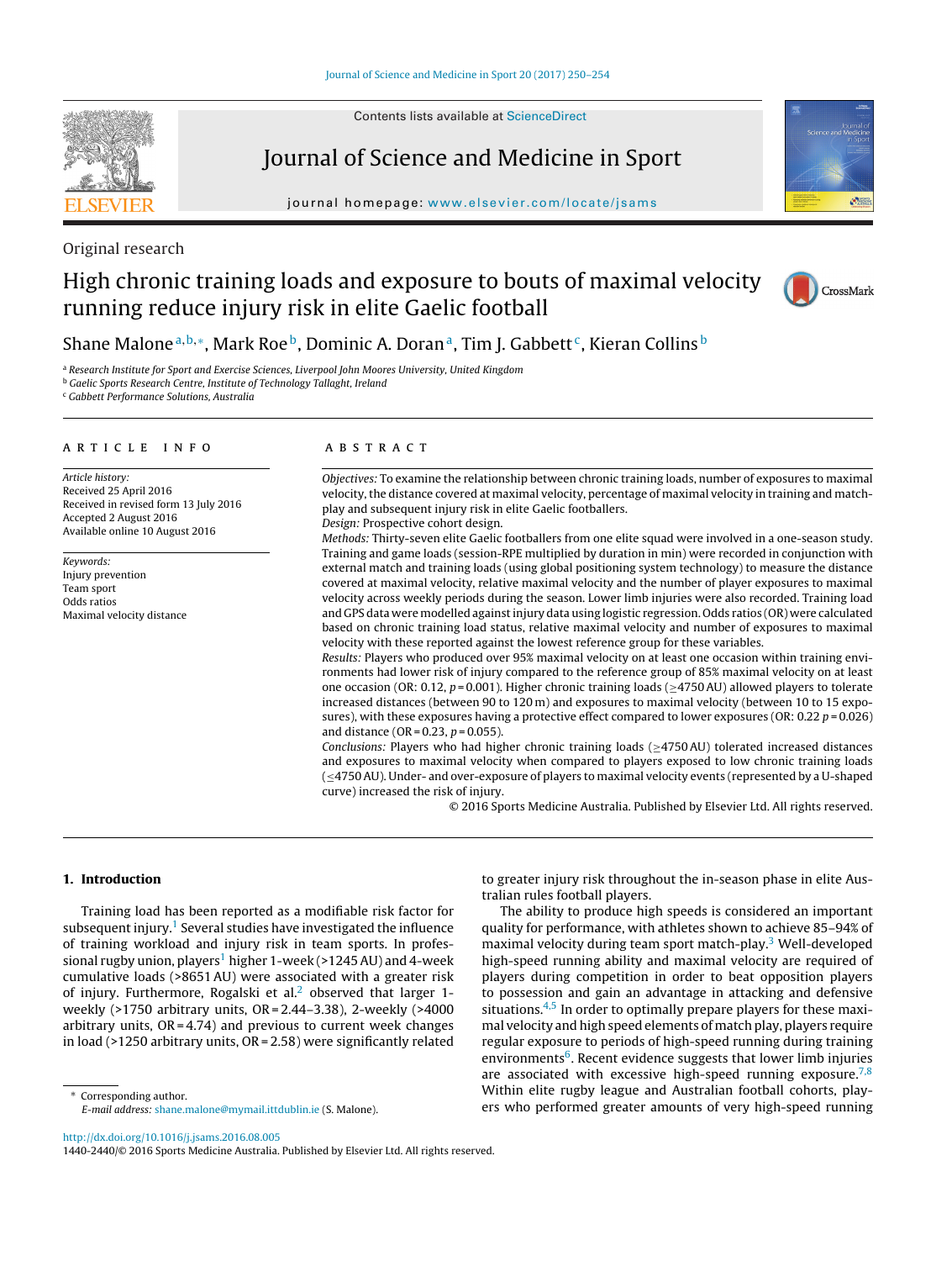within training sessions were 2.7 and 3.7 times more likely to sustain a non-contact, soft tissue injury than players who performed less very-high speed running.<sup>8,9</sup> However, these studies failed to assess the potential impact that chronic training load could have on reducing the injury risk in these players. Currently there is a lack of understanding of the potential benefits of maximal velocity exposures and also the minimum dose required to provide protection against injuries.

Recent evidence suggests that high chronic training loads can offer a protective stimulus for team sport athletes.<sup>10,11</sup> Australian rules football players with higher 1 week training loads (>3519AU) were at reduced risk of injury (OR = 0.199) compared to players exposed to lower training loads  $\left($  <3518 AU).<sup>12</sup> Additionally Cross et al.<sup>[1](#page-4-0)</sup> have reported a U-shaped curve for training load and injury risk in elite rugby union players with low and high training loads increasing injury risk, and intermediate loads reducing injury risk. High aerobic fitness has been reported to offer a protective effect against subsequent lower limb injury for team sport players.<sup>6</sup> Higher training loads may be needed to provide the appropriate stimulus for aerobic fitness improvements $6$  with lower training loads potentially placing players at increased risk due to a lack of exposure to the physical stimulus required for competitive play.<sup>[6](#page-4-0)</sup>

Although greater amounts of high-speed running have been associated with injury risk, there is evidence that players are often required to perform maximal efforts over short to moderate distances during competition and training.[13,14,15](#page-4-0) Training for team sport ultimately requires a balance between appropriately prescribed training loads to develop the required physical qualities to compete while also allowing the appropriate recovery between sessions and match-play to minimise injury risk for players. Given the need for players to perform maximal efforts during match-play, exposure of players to these maximal efforts during training may offer a "vaccine" against soft-tissue injury.<sup>6</sup> However, the interrelationship among these training variables and potential injury risk is poorly understood. Therefore the aim of the current investigation was to examine exposure to maximal velocity events as a potential modifiable risk factor for injury within Gaelic football. Additionally withhigher chronic training loads offering a protective effect from injury in other sports, there is a need to investigate the interaction of chronic training loads, maximal velocity exposure, and injury risk within Gaelic football. Accordingly, we explored the relationship between training load, the number of maximal velocity exposures during training and match-play, the distance covered at maximal velocity and injury risk in elite Gaelic football players.

# **2. Methods**

The current investigation was a prospective cohort study of elite Gaelic football players competing at the highest level of competition in Gaelic football (National League Division 1 and All-Ireland Championship). Data were collected for 37 players (Mean  $\pm$  SD, age: 24  $\pm$  3 years; height: 179  $\pm$  5 cm; mass: 79  $\pm$  7 kg) over one season. The study was approved by the local institute's research ethics committee and written informed consent was obtained from each participant.

The intensity of all competitive match-play and training pitch based sessions (including recovery and rehabilitation sessions) were estimated using the modified Borg CR-10 rate of perceived exertion (RPE) scale, with ratings obtained from each individual player within 30 min of completing the match or training session.  $16$ Each player was asked to report their RPE for each session confidentially without knowledge of other players' ratings. Each individual player's session RPE in arbitrary units (AU) was then derived by multiplying RPE and session duration (min).<sup>16</sup> Session-RPE (sRPE) has previously been shown to be a valid method for estimating exercise intensity.<sup>[17](#page-4-0)</sup> sRPE was then used to calculate 4-week chronic workload (i.e., 4-week average acute workload).  $18,19$ 

Maximal velocity running and exposure to maximal velocity during all sessions was monitored using global positioning system (GPS) technology (VXSport, Lower Hutt, New Zealand) providing data at 4-Hz. Players were assigned individual units that were worn across all sessions to account for any inter-unit variability. Initially players' individual maximal velocity was assessed during a maximal velocity test. During the test, dual beam electronic timing gates were placed at 0-, 10-, 20-, 30- and 40-m (Witty, Microgate, Bolzano, Italy). Speed was measured to the nearest 0.01 s with the fastest value obtained from 3 trials used as the maximal velocity score. The calculated velocity between the 20 and 40 m gates was used as a measure of maximal velocity.<sup>20</sup> The intra-class correlation coefficient for test–retest reliability and typical error of measurement for the 10, 20, 30 and 40 m sprint tests were 0.95, 0.97, 0.96 and 0.97 and 1.8, 1.3, 1.3 and 1.2%, respectively. Analysis of calculated speeds revealed a significant correlation ( $r = 0.85$ ,  $p = 0.02$ ) between GPS and timing gate measures, with no significant difference between speeds measured by the timing gates (31.2 km h<sup>-1</sup>) and GPS measures (31.0 km h<sup>-1</sup>) ( $p = 0.842$ ) therefore allowing for maximal velocity to be tracked with a high degree of accuracy with the GPS system. Maximal velocity exposures were recorded when a player covered any distance (m) at their own individualised maximal velocity ( $km h^{-1}$ ) during training or match-play events. If a player produced a maximum velocity in training or match-play that exceeded the test value, this became the players' new maximum velocity for the period. During this period, the players' ability to produce maximal velocity was also tracked in relative terms by expressing data as a percentage of their maximal velocity. Therefore during this observational period, players' number of maximal velocity exposures, the distance covered at maximal velocity and their relative maximal velocity were tracked over weekly periods throughout the whole season in line with the internal and external training load measures. Training load (sRPE), maximal velocity distance, the number of maximal velocity exposures and the percentage of maximal velocity achieved were then analysed across acute 1-weekly workload periods (Monday–Sunday). Acute workload periods were compared to the chronic training load over the same period (previous 4-week average acute workload).<sup>[19](#page-4-0)</sup>

All GPS and lower limb soft tissue injuries were classified into acute 1-weekly blocks and chronic 4-weekly blocks using a bespoke database. Data were collected from 95 pitch based training sessions from November through September. Each player participated in 2–3 pitch based training sessions depending on the week ofthe season. The pitch based training sessions were supplemented by 2 gym based, strength training sessions. The duration of the pitch based training sessions was typically between 60 and 130 min depending on session goals. All injuries that prevented a player from taking full part in all training and match-play activities typically planned for that day, and prevented participation for a period greater than 24 h were recorded. The current definition of injury mirrors that employed by Brooks et al. $21$  and conforms to the consensus time loss injury definitions proposed for team sport athletes.<sup>22,23</sup> All injuries were further classified as being low severity (1–3 missed training sessions); moderate severity (player was unavailable for 1–2 weeks); or high severity (player missed 3 or more weeks). Injuries were also categorised for injury type (description), body site (injury location) and mechanism. $<sup>2</sup>$ </sup>

SPSS Version 22.0 (IBM Corporation, New York, USA) and R (version 2.12.1) software were used to analyze the data. Descriptive statistics were expressed as means  $\pm$  SD and 95% confidence intervals of maximal velocity running loads and the number of maximal velocity exposures during the season. Injury incidence was calculated by dividing the total number of injuries by the total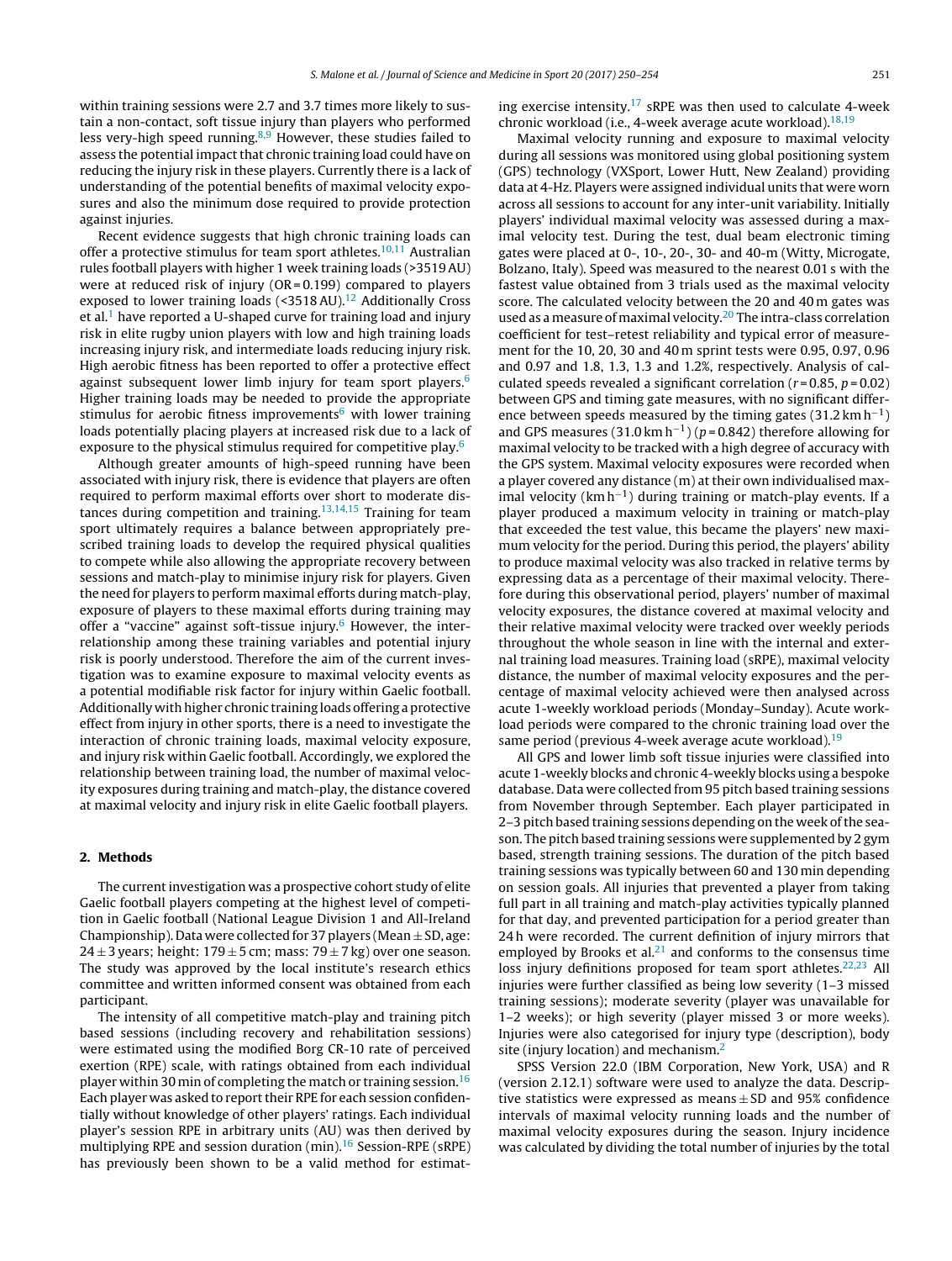<span id="page-2-0"></span>number of training hours and match hours. These hours were then expressed as a rate per 1000 h. The 95% confidence intervals (CIs) were calculated using the Poisson distribution, and the level of significance was set at  $p \le 0.05$ . Maximal velocity exposure values and injury data (injury vs. no injury) were then modelled using a logistic regression analysis with adjustment for intra-player cluster effects. Data were initially split into quartiles (four even groups), with the lowest training load range used as the reference group. This was completed for relative maximal velocity, weekly maximal velocity distance and the total number of maximal velocity exposures. Additionally, to better understand the impact of previous chronic training load on maximal velocity running, training data was divided into low ( $\leq$ 4750 AU) and high ( $\geq$ 4750 AU) chronic training load groups using a dichotomous median split. Maximal velocity distance,maximal velocity exposures, and injury data were summarised at the completion of each week. Acute and chronic training load were calculated as described previously.<sup>19</sup> Previous training load history was then associated with players' tolerance to maximal velocitydistance,maximal velocity exposures andinjuries sustained in the subsequent week. Players who sustained an injury were removed from analysis until they were medically cleared to return to full training. Odds ratios (OR) were calculated to determine the injury risk at a given relative percentage of maximal velocity, chronic training load, number of maximal velocity exposures, and distance covered (m) at maximal velocity. When an OR was greater than 1, an increased risk of injury was reported (i.e., OR = 1.50 is indicative of a 50% increased risk) and vice versa. Based on a total of 91 injuries from 3515 player-sessions, the calculated statistical power to establish the relationship between running loads and soft-tissue injuries was 85%.

### **3. Results**

In total, 91 time-loss injuries were reported across the season (36 training injuries and 55 match injuries). A rate of 2.4 injuries per player was observed. Overall, match injury incidence was 45.3/1000 h (95% CI: 41.9–53.8) with a training injury incidence of 6.9/1000 h (95% CI: 5.8–7.8). The total match and training volumes reported during the season were 1210 h and 5975 h respectively.

Players who produced over 95% maximal velocity within training and match-play environments in the preceding week had a lower risk of injury than those who produced lower maximal velocity (OR: 0.12, 95% CI 0.01–0.92,  $p = 0.001$ ) (Table 1). On average, players were exposed to maximal velocity  $7 \pm 4$  times during match play and training environments; specifically players experienced  $4 \pm 3$  exposures during training environments and  $3 \pm 1$  exposures during match-play environments. When considered independent of chronic training load, a higher risk of injury was observed with both a lower and higher number of maximal velocity exposures (OR = 4.74, 95% CI 1.14–8.76, p = 0.023) (see Supplementary Fig. S1 in the online version at doi: [10.1016/j.jsams.2016.08.005\)](http://10.1016/j.jsams.2016.08.005).

#### **Table 1**

Relative maximal velocity as a risk factor for injury in elite Gaelic football players. Data presented as OR (95% CI) when compared to a reference group.

| External load calculation     | In-season      |          |                |       |  |
|-------------------------------|----------------|----------|----------------|-------|--|
|                               | 0 <sub>R</sub> | interval | 95% Confidence |       |  |
|                               | Exp(B)         | Lower    | Upper          |       |  |
| Relative maximal velocity (%) |                |          |                |       |  |
| <85% (Reference)              | 1.00           |          |                |       |  |
| Between 85 to 90%             | 0.72           | 0.75     | 2.21           | 0.336 |  |
| Between 90 to 95%             | 0.22           | 0.10     | 1.22           | 0.026 |  |
| >95%                          | 0.12           | 0.01     | 0.92           | 0.001 |  |

#### **Table 2**

Combined effect of chronic (4 week) training load history and exposure to maximal velocity events as a risk factor for injury in elite Gaelic football players. Data presented as OR (95% CI) when compared to a reference group.

| Internal training load                                                        | In-season      |                            |       |         |
|-------------------------------------------------------------------------------|----------------|----------------------------|-------|---------|
|                                                                               | 0 <sub>R</sub> | 95% Confidence<br>interval |       | p-Value |
|                                                                               | Exp(B)         | Lower                      | Upper |         |
| Maximal velocity exposures<br>Low chronic training load (<4750 AU)            |                |                            |       |         |
| $<$ 5 (Reference)                                                             | 1.00           |                            |       |         |
| Between 5 to 10 exposures                                                     | 1.02           | 0.83                       | 1.25  | 0.636   |
| Between 10 to 15 exposures                                                    | 0.99           | 0.28                       | 1.22  | 0.787   |
| $>15$ exposures                                                               | 3.38           | 1.60                       | 6.75  | 0.001   |
| Maximal velocity exposures<br>High chronic training load $(>4750 \text{ AU})$ |                |                            |       |         |
| $<$ 5 (Reference)                                                             | 1.00           |                            |       |         |
| Between 5 to 10 exposures                                                     | 0.72           | 0.75                       | 2.21  | 0.236   |
| Between 10 to 15 exposures                                                    | 0.22           | 0.10                       | 1.22  | 0.026   |
| $>15$ exposures                                                               | 1.03           | 0.70                       | 2.62  | 0.433   |

**Table 3**

Combined effect of chronic (4 week) training load history and exposure to different maximal velocity distances as a risk factor for injury in elite Gaelic football players. Data presented as OR (95% CI) when compared to a reference group.

| Internal training load                                | In-season |          |                |       |  |  |  |  |  |
|-------------------------------------------------------|-----------|----------|----------------|-------|--|--|--|--|--|
|                                                       | 0R        | interval | 95% Confidence |       |  |  |  |  |  |
|                                                       | Exp(B)    | Lower    | Upper          |       |  |  |  |  |  |
| Total weekly distance covered at maximal velocity (m) |           |          |                |       |  |  |  |  |  |
| Low chronic training load (<4750 AU)                  |           |          |                |       |  |  |  |  |  |
| $< 60 \text{ m}$                                      | 1.00      |          |                |       |  |  |  |  |  |
| Between 60 to 90 m                                    | 1.52      | 1.81     | 3.90           | 0.005 |  |  |  |  |  |
| Between 90 to 120 m                                   | 1.72      | 0.05     | 1.11           | 0.016 |  |  |  |  |  |
| Between 120 to 150 m                                  | 3.12      | 1.11     | 4.99           | 0.011 |  |  |  |  |  |
| High chronic training load $(>4750 \text{ AU})$       |           |          |                |       |  |  |  |  |  |
| $< 60 \text{ m}$                                      | 1.00      |          |                |       |  |  |  |  |  |
| Between 60 to 90 m                                    | 0.12      | 0.06     | 1.16           | 0.035 |  |  |  |  |  |
| Between 90 to 120 m                                   | 0.23      | 0.10     | 1.33           | 0.055 |  |  |  |  |  |
| Between 120 to 150 m                                  | 0.26      | 0.09     | 1.45           | 0.056 |  |  |  |  |  |

The average session training load was  $695 \pm 136$  AU during the study period, with an average acute weekly training load of  $3475 \pm 596$  AU. When previous training load was considered, players with a higher chronic training load ( $\geq$ 4750AU) were able to tolerate increased exposures to maximal velocity (between 10 to 15 exposures) events, with these having a protective effect compared to lower exposures (OR: 0.22 95% CI 0.10–1.22  $p = 0.026$ ). Players with a lower chronic training load  $(\leq$ 4750AU) were at increased injury risk (OR: 1.44 95% CI 1.28-2.22,  $p = 0.107$ ) when exposed to similar maximal velocity events (between 10 to 15 exposures) (Table 2).

The average seasonal 1-weekly running distance covered at maximal velocity was  $170 \pm 69$  m. Players who exerted higher chronic training loads ( $\geq$ 4750AU) were at significantly reduced risk of injury when they covered 1-weekly maximal velocity distances of 90 to 120 m compared to the reference group of <60 m  $(OR = 0.23, 95\% \text{ CI } 0.10 - 1.33, p = 0.055)$ . Conversely, players who had exerted low chronic training loads (<4750 AU) and covered the same distance of 90–120 m were at significantly higher risk of injury compared to the reference group of <60 m (OR = 1.72, 95% CI 1.05–2.47,  $p = 0.016$ ) (Table 3).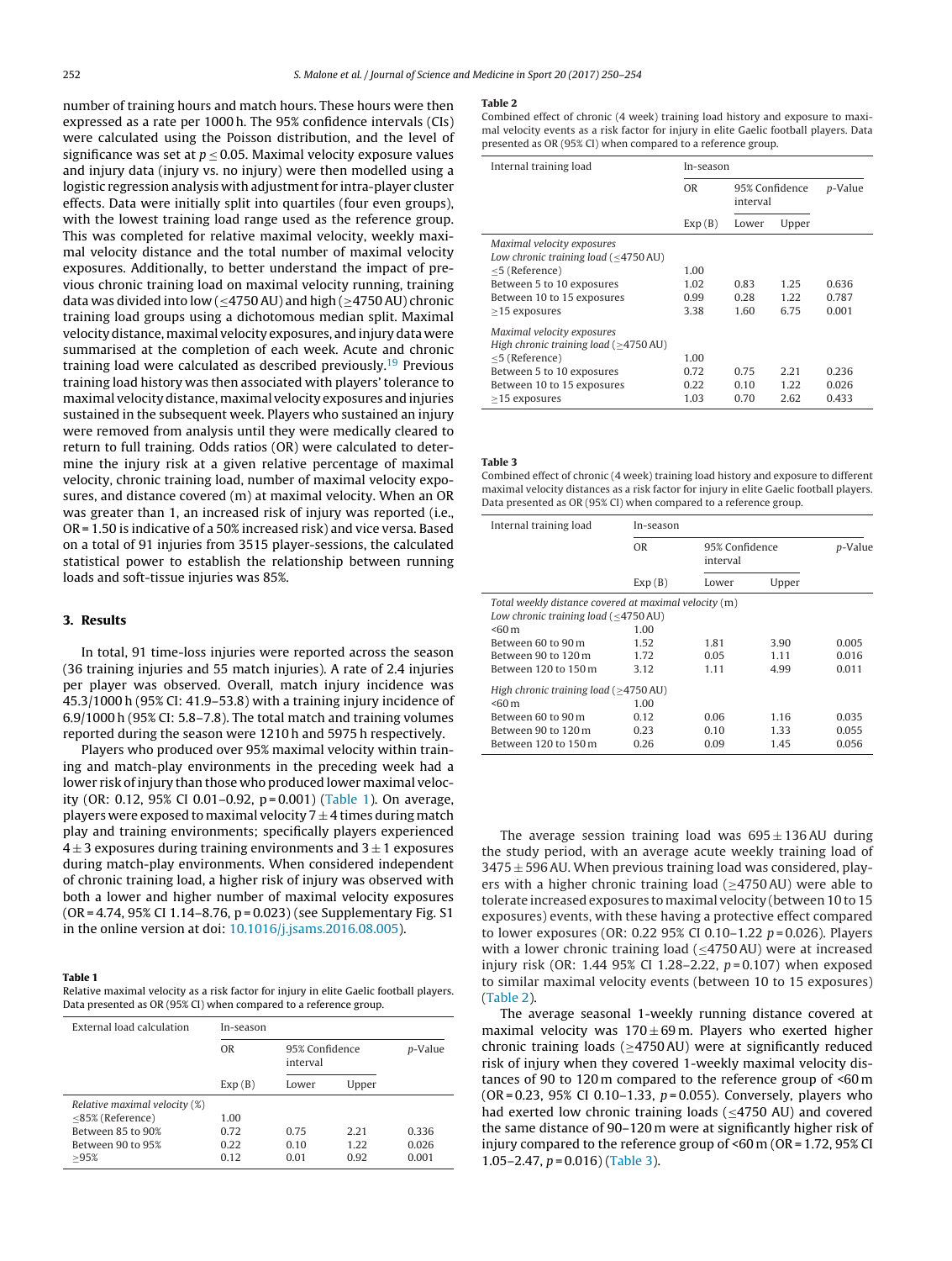# **4. Discussion**

The current investigation is the first to explore the relationship between training load, maximal velocity exposures and injury risk in elite Gaelic football players. Our data showed that when players' produced over 95% of their maximal velocity they were at reduced risk of subsequent injury (OR: 0.12) [\(Table](#page-2-0) 1). When maximal velocity exposures were considered independently of training load history a U-shaped curve was shown for number of exposures and subsequent injury risk (see Supplementary Fig. S1 in the online version at doi: [10.1016/j.jsams.2016.08.005](http://10.1016/j.jsams.2016.08.005)). Interestingly, the number of exposures required to offer a "vaccine" for subsequent injuries was related to the previous chronic load performed by players. The current investigation showed that a higher chronic training load ( $\geq$ 4750 AU) allows greater exposure to maximal velocity running which in turn offers a protective effect against injury. However, players with a low chronic load ( $\leq$  4750 AU) were at increased injury risk at similar maximal velocity exposures. Our data highlight that the ability to expose players to their maximal velocity is a function of their chronic training load history with maximal velocity exposure protective for players when combined with higher training loads. Practically, our data suggest that players should be exposed to periods of training that best prepare them to attain higher velocity movements.

Our study is the first to investigate the impact of maximal velocity exposure on subsequent injury risk in an elite cohort of Gaelic football players. We observed that players who produced  $\geq 95\%$ of their maximal velocity were at reduced injury risk compared to players who produced lower relative maximal velocities (OR: 0.12). In addition, our findings suggest that players with moderate exposures to maximal velocity (>6–10) were at reduced injury risk compared to players who experienced lower (<5) exposures (OR: 0.24). Conversely, players who experienced maximal velocity exposures of >10 were at a significantly higher risk of injury compared to the reference group. The current data suggests that moderate exposure to maximal velocity running can protect players from subsequent injury risk. Previous literature has supported the fact that a moderate exposure to high intensity periods can offer a protective effect for team sport players. Colby et al. $9$  highlighted that players who covered moderate 3-week sprint distances (864–1453 m) had lower injury risk compared to lower and higher volume groups. Our findings support the exposure of players to these maximal efforts within training situations to ensure they are adequately prepared for critical moments of match-play.

We found that players with higher chronic loads ( $\geq$ 4750AU) experienced increased exposures to maximal velocity, with this increase in exposure offering a protective effect against injury. This might be explained by these players being exposed to previous training load that improved their ability to tolerate subsequent load, ultimately reducing their risk of injury. In contrast, players with low chronic loads where at greater risk of injury when exposed to the same number of maximal velocity exposures, perhaps reflecting the consequences of inadequate exposure to a sufficient workload over the previous period. Our results are in line with previous investigations from rugby league that have suggested that higher chronic loads protect against injury.<sup>[10](#page-4-0)</sup> Therefore coaches should consider that the prescription of training that emphasises reductions in training load may actually increase athlete's susceptibility to injury due to inadequate chronic loads and fitness levels.<sup>6,24</sup> However, coaches need to be aware that high chronic workloads, combined with large spikes in acute workload have previously demonstrated the greatest risk of injury in team sport players<sup>10</sup>; this would appear to be an important consideration when increasing training loads in order to return players to competitive play.<sup>25</sup> Coaches should be aware that although exposure to maximal velocity has

a protective effect, players with higher chronic training loads are better prepared to tolerate subsequent maximal velocity load.

The current data has shown that depending on previous chronic training load status players can tolerate more intense periods of training. Players with higher chronic training loads were able to cover increased weekly distances (120–150 m) at maximal velocity with lower subsequent injury risk (OR: 0.26). Interestingly players with lower chronic loads were at increased risk of subsequent injury (OR: 3.12) at the same weekly running load (120–150 m). The current data provides information that advocates players covering moderate distance at their individual maximal velocity. Coaches must be aware that players need to have the necessary physical qualities in order to tolerate the exposures to maximal running volumes $<sup>6</sup>$  $<sup>6</sup>$  $<sup>6</sup>$  as highlighted</sup> by the difference between low and high chronic load groupings. This is supported by previous observations $\delta$  which found that players who covered more distance at very-high speed (>9 m) suffered less time loss from injury when compared to those who covered less than 9 m. Finally, those players who covered greater absolute distances at high-speeds (>190 m) missed fewer matches than players who covered less distance at the same thresholds.<sup>[8](#page-4-0)</sup>

There are some limitations of this study that should be considered. Firstly, all conditioning workloads (cross-training and strength training) cannot be quantified through the use of GPS technology. Research incorporating these objective measures with RPE-values and other data such as perceived muscle soreness, fatigue, mood, and sleep ratings<sup>[2,26,27](#page-4-0)</sup> may provide additional insight into the training load–injury relationship of elite Gaelic football players. Additionally, we acknowledge that the players' injury history was not considered and is recognised as an important factor in subsequent injury incidence. $6,26$  Finally although acceptable validity and accuracy was reported for the specific GPS units used within the current study, it should be noted that previous research has questioned the accuracy of GPS for the measurement of high speed movements. $^{28}$  To reduce injury risk in Gaelic football the application of maximal velocity exposures, relative maximal velocity and distance covered at maximal velocity should be considered when monitoring and modifying players weekly workload on an individual basis.

# **5. Conclusion**

In conclusion when maximal velocity exposures were considered independently of training load history a U-shaped curve was shown for number of exposures and subsequent injury risk. Our data suggests that players who produce  $\geq$ 95% of their maximal velocity were at reduced injury risk compared to players who produced lower relative maximal velocities. Coaches should expose players to high percentages of maximal velocity within training situations as this offers a potential "vaccine" against subsequent soft tissue injury. Players with higher chronic training loads ( $\geq$ 4750 AU) were able to cover increased weekly distances (120–150 m) at maximal velocity with lower subsequent injury risk, while players with lower chronic loads were at increased risk of subsequent injury at the same weekly running load. Coaches should be aware that playersneed to partake inhard but well planned training to be protected from subsequent injury. Finally, our findings suggest that exposure of players to maximal velocity running should be mainstream practice in elite sport in order to adequately prepare players for the demands of competition. Coaches should modify drills within training to allow players to be exposed to their maximal velocity or incorporate linear based running over a distance that allows players to attain these maximal velocities within the training environment.